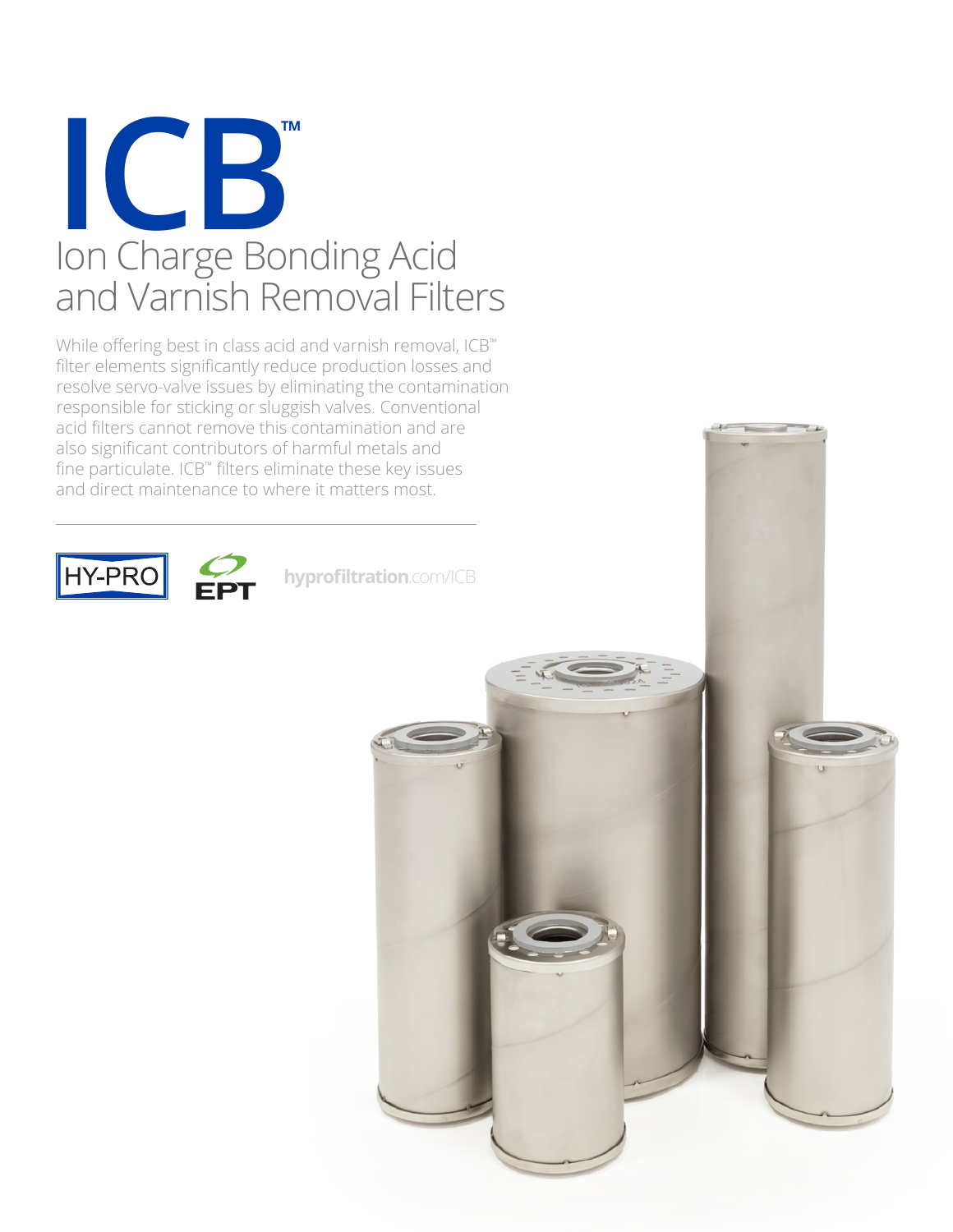#### **Stop varnish related fail-to-starts and unit trips.**

ICB™ attacks the source of the problem on a molecular level, removing the oxidation by-products that form varnish deposits. By reversing the chemical process of varnish deposit formation, ICB™ restores oil health to remove varnish throughout the system and in critical components so your servo valves operate more efficiently than ever.





## **Remove what others left behind.**

As dissolved metals accumulate, they act as a catalyst forming depots on servo valves and gels that can cause valve restriction and mask filter elements. ICB™ elements do not contribute metals and will remove dissolved metals from airborne ingress and element leaching to <10 ppm.

## **Minimize acid. Maximize efficiency.**

High acid number (AN) in phosphate ester means premature fluid replacement if left un-managed. Since acid production is autocatalytic, the acid in your system will generate more acid which, left unchecked, can quickly become a serious problem. ICB™ technology removes acid to our target of AN < 0.05 with 4-8 times the capacity of alternate acid removal medias.





### **Unlike all others.**

ICB™ is unlike all other ion exchange resin products. Our 20 years of operating experience and continued research has led to best in class resistivity improving capability with increases >10X having been observed. We use custom engineered resins that have been optimized for the lubricant environment.

### **Extend your oil life, don't flush it.**

For most EHC systems, the primary operating fluid is phosphate ester. This is a very safe fluid with excellent lubricating properties that when properly maintained can provide years of trouble-free operation without the need for a flush during replacement. Unfortunately, many power plants have insufficient or incorrect maintenance which causes wide ranging issues that result in actual or high risk of production loss, and expensive flushes after the fact.





### **Upgrade your filtration.**

ICB™ filters are drop in replacements for many OEM sizes and come in a variety of chemistries for specialized lubricant and fluid applications. When used in conjunction with Hy-Pro Dualglass media filter elements, ISO particle codes will be decreased significantly with document results.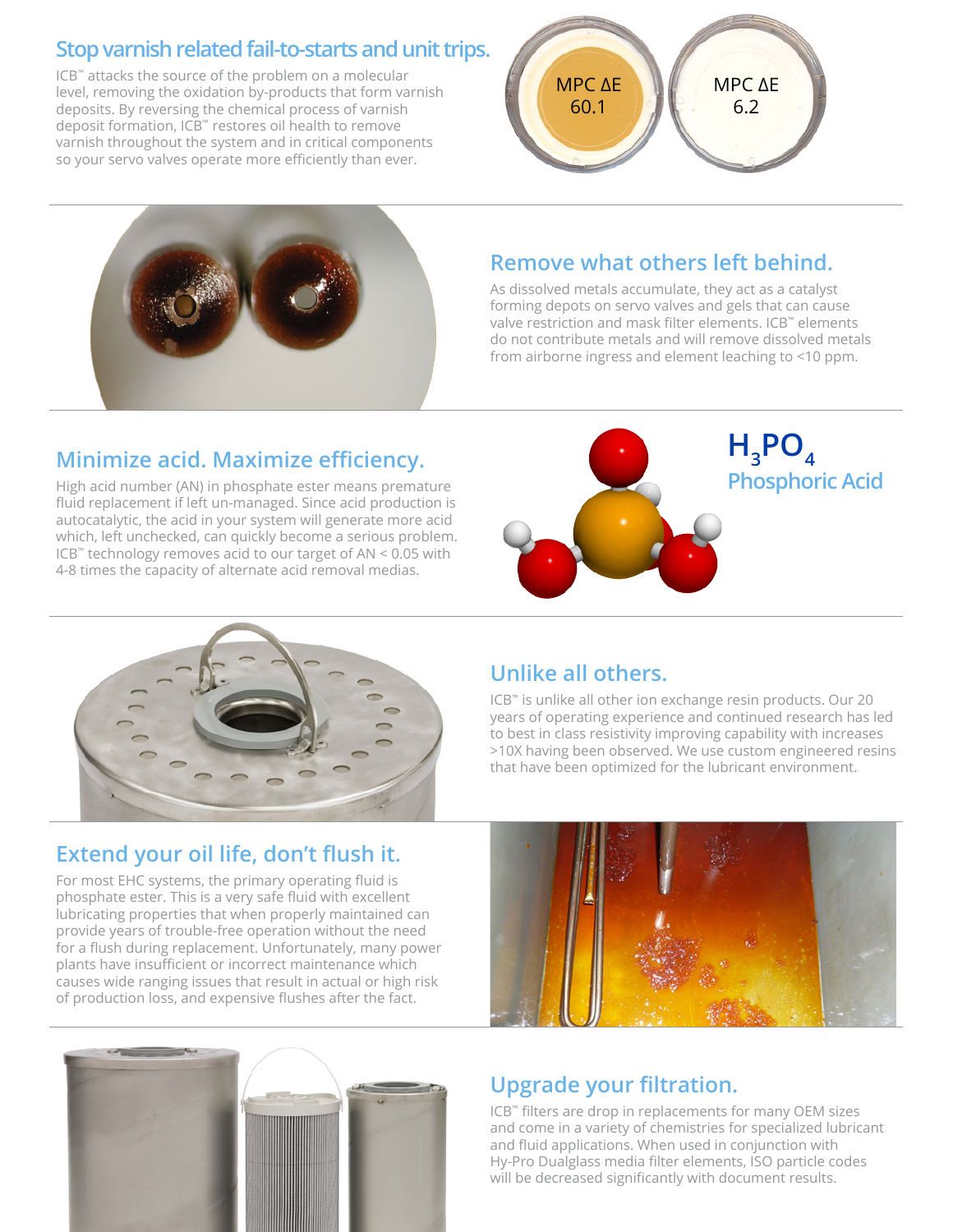# ICB™ Part Number Builder +Specifications

|--|

Model Number Media

| <b>Dimensions</b>                  | Model                                                                                                                                                                                                                                                                                                                                         | Length                                                                            | <b>Outer Diameter</b>                                                                                                                                                                                                                                                                                                                                                                                     | <b>Inner Diameter</b>                                   | Dry Weight                                                                       |  |
|------------------------------------|-----------------------------------------------------------------------------------------------------------------------------------------------------------------------------------------------------------------------------------------------------------------------------------------------------------------------------------------------|-----------------------------------------------------------------------------------|-----------------------------------------------------------------------------------------------------------------------------------------------------------------------------------------------------------------------------------------------------------------------------------------------------------------------------------------------------------------------------------------------------------|---------------------------------------------------------|----------------------------------------------------------------------------------|--|
|                                    | ICB-600502-*                                                                                                                                                                                                                                                                                                                                  | 11.030 in (28.016 cm)                                                             | 4.869 in (12.367 cm)                                                                                                                                                                                                                                                                                                                                                                                      | 1.866 in (4.740 cm)                                     | 8.5 lbs (3.9 kg)                                                                 |  |
|                                    | ICB-600503-*                                                                                                                                                                                                                                                                                                                                  | 18.000 in (45.720 cm)                                                             | 6.211 in (15.776 cm)                                                                                                                                                                                                                                                                                                                                                                                      | 2.250 in (5.715 cm)                                     | 13.0 lbs (5.9 kg)                                                                |  |
|                                    | $ICB-600504-*$                                                                                                                                                                                                                                                                                                                                | 18.000 in (45.720 cm)                                                             | 6.211 in (15.776 cm)                                                                                                                                                                                                                                                                                                                                                                                      | 2.600 in (6.604 cm)                                     | 13.0 lbs (5.9 kg)                                                                |  |
|                                    | ICB-600508-*                                                                                                                                                                                                                                                                                                                                  | 32.072 in (81.463 cm)                                                             | 6.202 in (15.753 cm)                                                                                                                                                                                                                                                                                                                                                                                      | 1.555 in (3.950 cm)                                     | 23.0 lbs (10.4 kg)                                                               |  |
|                                    | $ICB-600509-*$                                                                                                                                                                                                                                                                                                                                | 17.875 in (45.403 cm)                                                             | 11.045 in (28.054 cm)                                                                                                                                                                                                                                                                                                                                                                                     | 2.375 in (6.033 cm)                                     | 35.0 lbs (15.9 kg)                                                               |  |
|                                    | ICB-600510-*                                                                                                                                                                                                                                                                                                                                  | 19.010 in (48.285 cm)                                                             | 11.045 in (28.054 cm)                                                                                                                                                                                                                                                                                                                                                                                     | 2.375 in (6.033 cm)                                     | 37.0 lbs (16.8 kg)                                                               |  |
|                                    | $ICB-600511-$ *                                                                                                                                                                                                                                                                                                                               | 19.473 in (49.461 cm)                                                             | 11.020 in (27.991 cm)                                                                                                                                                                                                                                                                                                                                                                                     | 2.375 in (6.033 cm)                                     | 38.0 lbs (17.2 kg)                                                               |  |
|                                    | ICB-600514-*                                                                                                                                                                                                                                                                                                                                  | 20.157 in (51.199 cm)                                                             | 11.045 in (28.054 cm)                                                                                                                                                                                                                                                                                                                                                                                     | 2.375 in (6.033 cm)                                     | 40.0 lbs (18.1 kg)                                                               |  |
|                                    | ICB-600524-*                                                                                                                                                                                                                                                                                                                                  | 20.157 in (51.199 cm)                                                             | 11.045 in (28.054 cm)                                                                                                                                                                                                                                                                                                                                                                                     | 2.375 in (6.033 cm)                                     | 40.0 lbs (18.1 kg)                                                               |  |
|                                    | ICB-601349-*                                                                                                                                                                                                                                                                                                                                  | 24.563 in (62.390 cm)                                                             | 10.281 in (26.114 cm)                                                                                                                                                                                                                                                                                                                                                                                     | 8.919 in (22.654 cm)                                    | 35.0 lbs (15.9 kg)                                                               |  |
|                                    | ICB-601946-*                                                                                                                                                                                                                                                                                                                                  | 9.119 in (23.162 cm)                                                              | 6.211 in (15.776 cm)                                                                                                                                                                                                                                                                                                                                                                                      | 2.600 in (6.604 cm)                                     | 6.0 lbs $(2.7 \text{ kg})$                                                       |  |
| Operating<br>Temperature           | 86°F to 176°F<br>$(30^{\circ}$ C to $80^{\circ}$ C)                                                                                                                                                                                                                                                                                           |                                                                                   |                                                                                                                                                                                                                                                                                                                                                                                                           |                                                         |                                                                                  |  |
| Operating<br>Pressure              | Maximum operating ΔP is <90 psid (<6.2 bard) with normal ΔP <25 psid (<1.8 bard)                                                                                                                                                                                                                                                              |                                                                                   |                                                                                                                                                                                                                                                                                                                                                                                                           |                                                         |                                                                                  |  |
| Materials of<br>Construction       | Shell<br>Stainless steel                                                                                                                                                                                                                                                                                                                      | <b>Endcaps</b><br>Stainless steel                                                 | Handle<br>Stainless steel                                                                                                                                                                                                                                                                                                                                                                                 | <b>Seals</b><br>Silicone <sup>1</sup>                   |                                                                                  |  |
| Media<br>Description <sup>2</sup>  | A<br>A filter for phosphate<br>ester, fire-resistant<br>lubricants, sold under<br>the brand names:<br>Fyrquel®, Fyrquel® EHC,<br>Fyrquel® EHC Plus,<br>Fyrquel® GT, Reolube®<br>TurboFluid 46XC,<br>Reolube® TurboFluid<br>B, Anvol® 46 XC, Shell<br>Turbo <sup>®</sup> Fluid DR 46,<br>Mobil Pyrotec <sup>®</sup> HFD<br>46, and many others | $\mathsf C$<br>C filter for polyol<br>ester fluids including<br>QuintoLubric®     | J<br>J filter for polyol ester<br>lubricants used in aero<br>derivative jet engines<br>including Mobil Jet <sup>®</sup> II                                                                                                                                                                                                                                                                                | T<br>T filter for mineral oil<br>based hydraulic fluids | $\vee$<br>V filter for mineral oil<br>based turbine and<br>compressor lubricants |  |
| Applications                       | Α<br>Acid + Varnish<br>Scavenging (Acid<br>Numbers <0.5<br>mg KOH/g)                                                                                                                                                                                                                                                                          | c<br>Aggressive Acid +<br>Varnish Scavenging<br>(Acid Numbers<br>$>0.5$ mg KOH/g) | Acid + Varnish<br>Scavenging                                                                                                                                                                                                                                                                                                                                                                              | т<br>Varnish Removal                                    | V<br>Aggressive Varnish<br>+ Moderate Acid<br>Scavenging                         |  |
| <b>Filter Sizing</b><br>Guidelines |                                                                                                                                                                                                                                                                                                                                               |                                                                                   | Phosphate ester and EHC applications ideally require 3-4x reservoir exchange per day for normal fluid<br>maintenance. Mineral Oil based turbine and compressor lubricants require 1x reservoir exchange<br>per day for normal lubricant maintenance. For fluid or lubricant restoration higher flow rates may<br>be required. Contact Hy-Pro for application guidelines, selection and sizing assistance. |                                                         |                                                                                  |  |

'ICB-600508 utilizes Fluorocarbon gasket standard.<br><sup>2</sup> Fyrquel is a registered trademark of ICL, Reolube is a registered trademark of Chemtura, Anvol is a registered trademark of Castrol. Shell Turbo is a trademark of Shell Oil Company. Mobil Pyrotec and Mobil Jet are trademarks of Exxon Mobil Corporation. Quintolubric is a registered trademark of Quaker Chemicals.